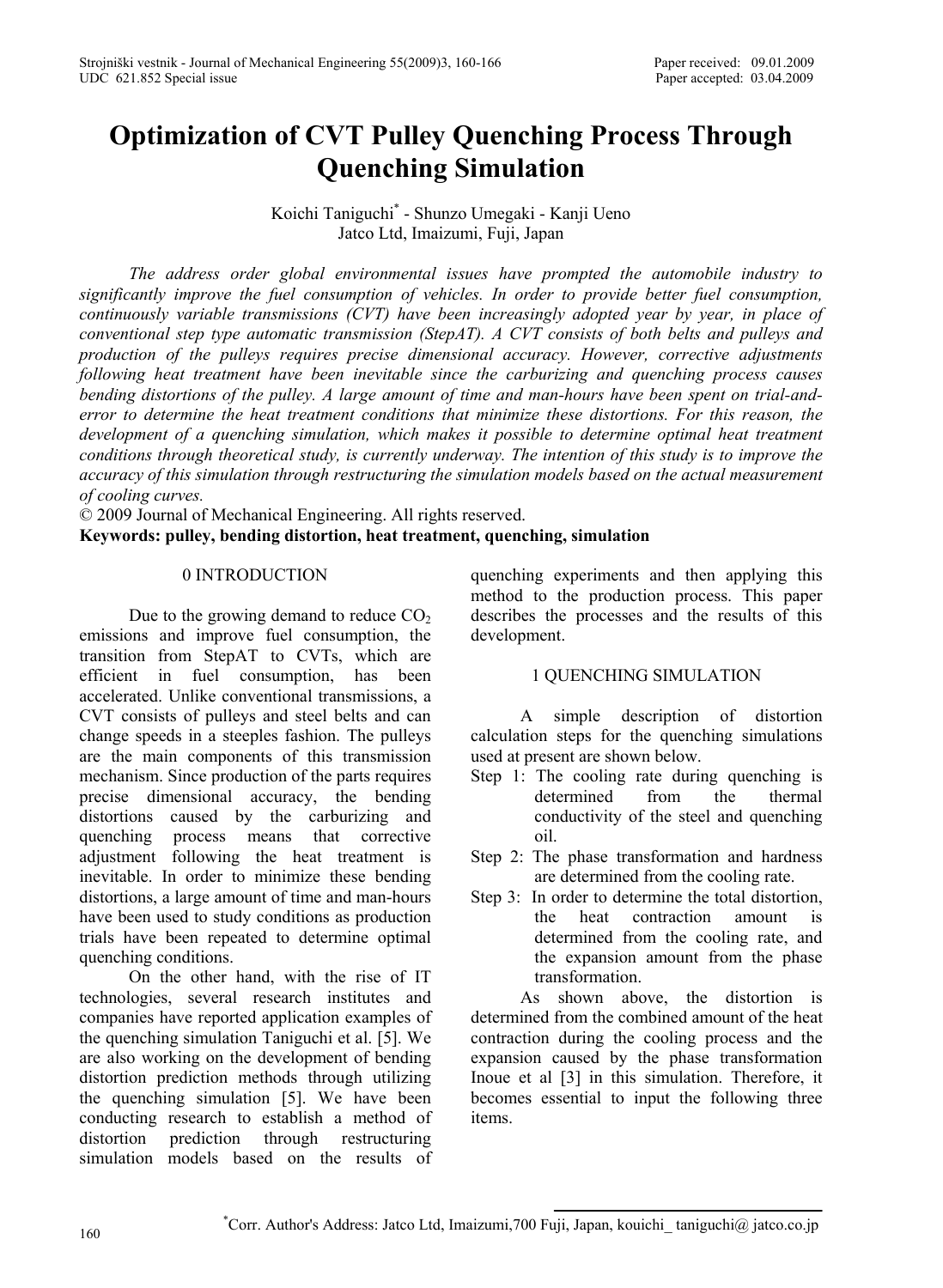|                     | Item                                  | Number (Ferrite 293K)        |
|---------------------|---------------------------------------|------------------------------|
| Strain/stress       | Young's modulus                       | 2.1053 GPs                   |
|                     | Poisson's ratio                       | 0.3                          |
|                     | Transformation dilatation             | 0.00164183                   |
|                     | Transformation plasticity coefficient | $0.0013$ mm <sup>2</sup> /kg |
|                     | Liner thermal expansion coefficient   | $0.0014063 \%$               |
|                     | Stress-strain curve                   | Refer to p. $32$ [4]         |
| Temperature         | Heat conductivity                     | $0.094$ cal/cm secK          |
|                     | Specific heat                         | $0.1355$ cal/gK              |
|                     | Density                               | 8.039 $g/cm^{3}$             |
| Metallic structures | TTT curve                             | Refer to p. 32 [4]           |
|                     | CCT curve                             | Refer to p. 32 [4]           |

Table 1. Materials properties

- The thermal conductivity between the quenching agent and steel that determines the cooling rate.
- Surface area division of the FEM model that can correctly reproduce the temperature changes during the quenching process.
- Steel material properties such as the expansion coefficient during phase transformation.

# **1.1 Material Properties**

In this paper, the steel material properties of SCr420H quoted from the report from the VHTproject Virtual Heat Treatment tool for monitoring and optimizing HT processes [4] were used for the calculation. Table 1 shows the steel material property items that are necessary for the quenching simulation.

# **1.2 Heat Transfer Coefficient**

For oil quenching it is necessary to take measurements by quenching tests since the heat transfer coefficient depends on the shape of the part and also changes drastically during quenching. Heat transfer coefficients are calculated from cooling curves. Figure 1 shows the cooling curve for one of the typical quenching oils (JIS No. 1, Class1) [2]. Cooling proceeds from a high temperature through three processes in sequence. These processes, in order, are the vapor blanket stage (A), boiling stage (B) and convection stage (C).

In the vapor blanket stage, a slow cooling rate is shown as the surface of the part is covered by a vapor film. In the boiling stage, a fast cooling rate is shown as the boiling prompts heat transfer and the quenching proceeds.

The inclination of the cooling curve (heat transfer coefficient) drastically changes at point D, the point at which the transition from the vapor blanket stage to the boiling stage occurs. The temperature of point D is termed the "characteristic temperature" and represents one of the performances of the quenching oil. It is essential to determine the characteristic temperature accurately in order to improve the accuracy of this simulation. In this study, we aimed at improving the accuracy of the simulation by measuring the actual cooling curves at each part of the pulley and determining the characteristic temperatures.



Fig. 1. *Cooling curve (Quenching oil)*

## **1.3 Area Division of FEM Model**

In order to conduct this simulation, it is necessary to obtain detailed data for the quenching process; this then needs to be entered into the FEM model at the point when the model is set. In order to improve the accuracy of this simulation, it is essential to accurately measure the characteristic temperature, i.e. the detailed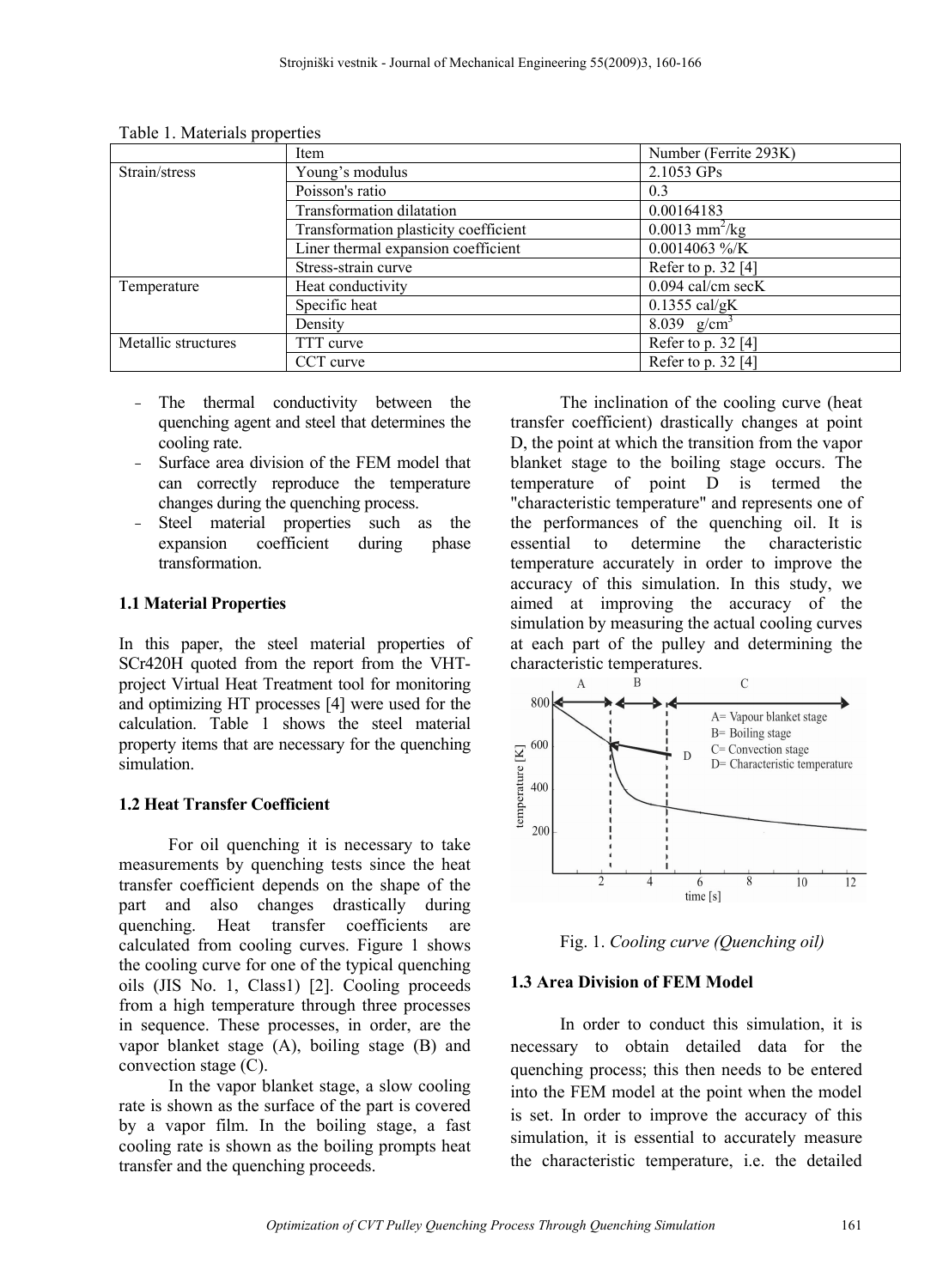process of the vapor blanket collapse, as well as to estimate the heat transfer coefficient. Since measuring the temperature is not sufficient for understanding the process of the vapor blanket collapse and as the shape of the CVT pulley is especially complicated, we decided to conduct an actual quenching process experiment. We used an observable oil bath for the quenching experiment. Not only was the temperature measured but the collapse of the vapor blanket was also observed with the use of images. As a result, the area division of the FEM model was able to more accurately reproduce the actual phenomenon.

## **1.4 Calculation Method**

Similar to the earlier application examples, the purpose of this quenching simulation is to calculate the distortion caused by heat stress and stresses attributed to phase transformations. Remaining stress caused by plastic forming and creep deformation caused by exposure to high temperatures has been excluded. In order to prevent FEM calculation errors from affecting the distortion calculation results, the FEM mesh was symmetrically constructed along the axis. The conditions for expansion/contraction and transformation characteristics of the steel are uniformly applied to the entire portion of the part.

#### **2.1 Experimental Method**

In order to observe the collapse of the vapor blanket and changes in temperature, an observable oil bath was used for the quenching experiment.

Fig. 2 shows the thermocouples (a) and oil bath (b) for experiment. As shown in Fig. 2a, two thermocouples with a diameter of 1.6 mm are mounted symmetrically to the Shaft Top, Shaft Bottom and Sheave, for a total of six mounting positions, in order to take the measurements regarding temperature changes. The depth of all mounting positions is 4 mm from the surface. The distances from the shaft end are as follows:  $L1 =$ 30 mm,  $L2 = 80$  mm,  $L3 = 100$  mm.

After being heated at 1143 K for one hour in the test furnace (Ar atmosphere), quenching is performed in an oil bath containing JIS No. 1 Class 1 quenching oil at an oil temperature of 313 K. As shown in Fig. 2b, one side of the oil bath consists of a heat-resistant glass plate to allow the observation of the inside of the bath, and the behaviour of the vapour blanket collapse during quenching is filmed using a digital video camera.

During the quenching experiment, the quenching oil is kept static. It is not stirred so that the flow inside the oil bath generated by the heat convection is not disturbed by external factors.



Fig. 2. *Test pulley & oil bath*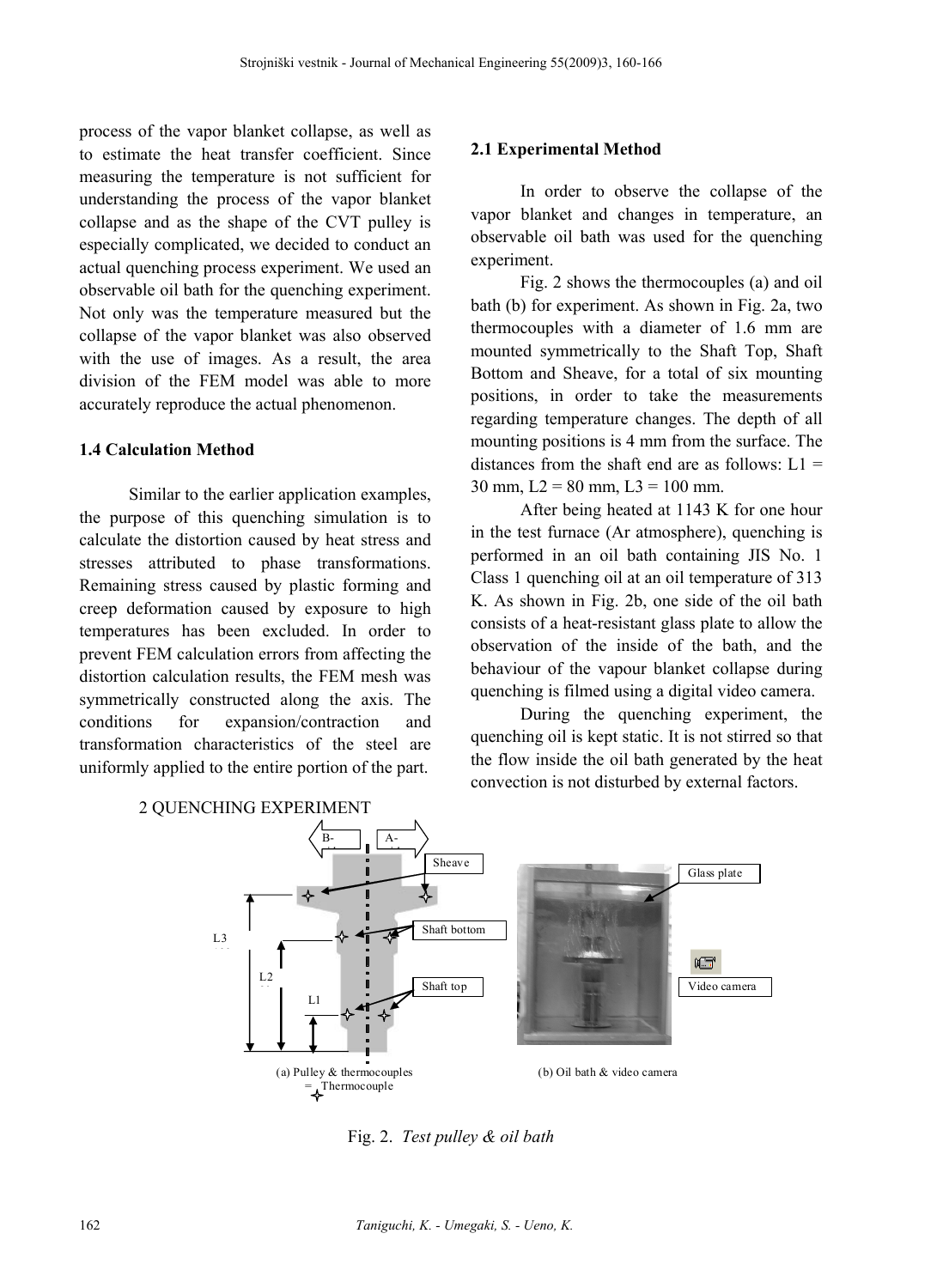## **2.2 Experimental Results**

Fig. 3 shows the actual cooling curves for the A-side and B-side of the Shaft Top.

Initially, both the A and B-sides are cooled at the same rate; however a difference occurs on the two cooling curves at the circled section. It appears that the circled section is the transition point from the vapor blanket stage to the boiling stage (characteristic temperature).



# Fig. 3. *Pulley cooling curve (Shaft Top)*

Fig. 4 shows the actual cooling curves. The Shaft Top has a higher characteristic temperature compared to the Sheave and Shaft Bottom. The cooling curves of the Shaft Bottom show that the inclination of the cooling curve changes at around 30 s after the start of quenching. It also shows the transition to the boiling stage.



Fig. 4. *Pulley cooling curve* 

Fig. 5 shows an image of the Shaft Bottom 30 s after the start of quenching. The dotted line indicates the boundary between the vapor blanket stage and the boiling stage. The direction of the arrow indicates the direction in which the collapse advances, and the triangle indicates the origin of collapse. 28 s after the start of quenching, a collapse occurs in the direction diagonally upwards from the origin (the triangle)

at the bottom left, the collapse then ends 32 s after the start. As described above, due to an observable oil bath used in the quenching experiment, two important results shown below were obtained:

1. A temperature difference occurs even between the symmetrically placed measuring points.

2. At any given measuring point, a change in the cooling curve occurred at the characteristic temperature.



Fig. 5. *Pulley shaft vapor blanket collapse, end of 30 s* 

#### 3 SIMULATION MODEL

Fig. 6 shows the simplified diagram describing the vapor blanket collapse shown in the circled section of Fig. 5. The direction of the arrow indicates the direction in which the collapse advances and the triangle indicates the origin of collapse.

The boiling stage starts earlier in the white and gray areas, while the vapor blanket stage lasts longer in the black area. As indicated in the figure, the results of the experiment show that the collapse advances diagonally upwards. It is necessary to use a modelling method with tetrahedral elements to model the collapse advancing diagonally upwards.

Since such modelling methods entail a longer calculation time and have lower accuracy, the progress of collapse needs to be simplified in the simulation model to advance in the direction of the horizontal.

As shown in Fig. 7, the phenomenon in which the collapse of the vapor blanket advances diagonally upwards can be substituted with the vertically divided two-fraction model. The grey area represents the side where the boiling stage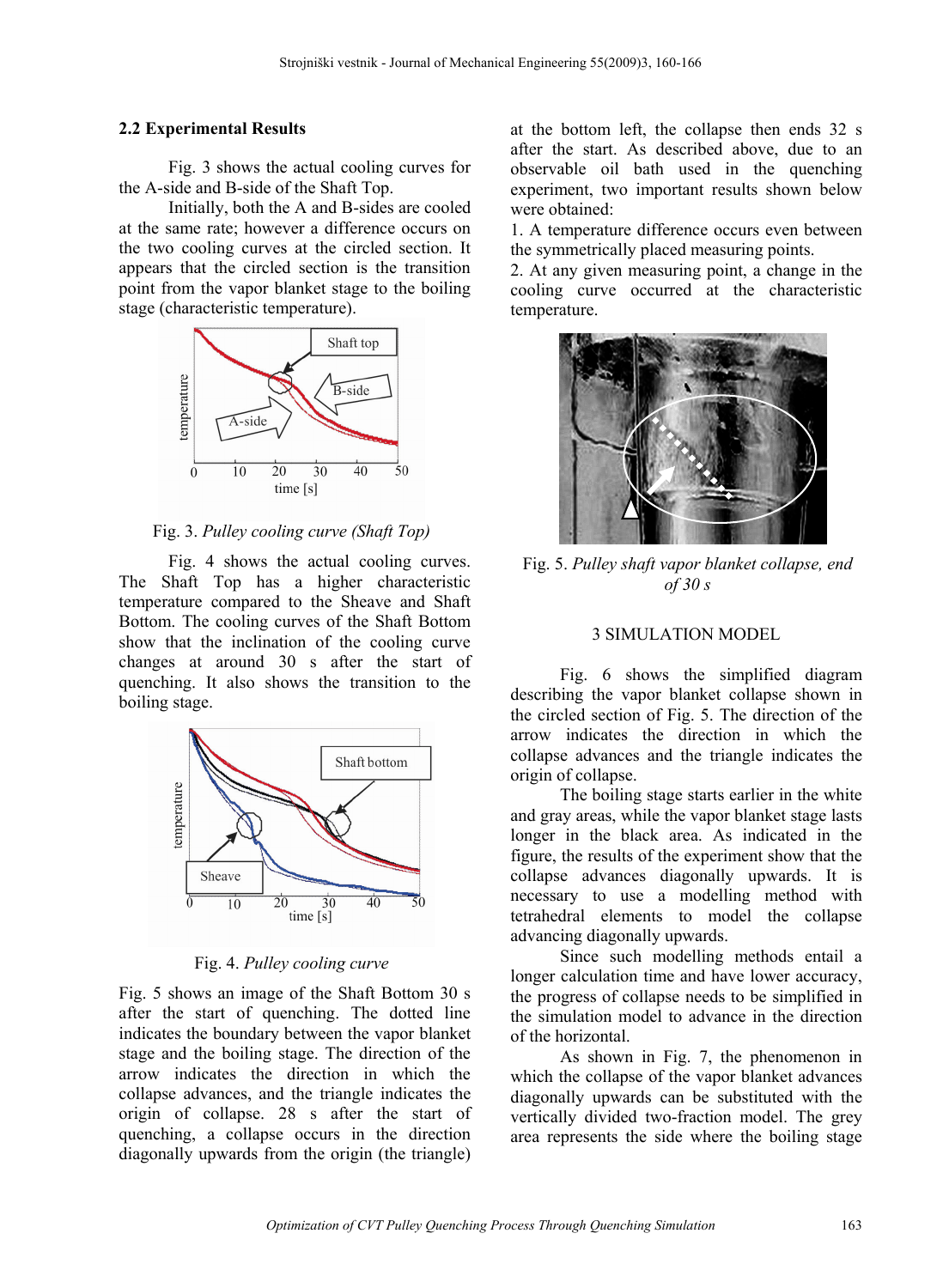first starts, while the black area represents the side where the vapor blanket stage lasts longer.

The direction of the arrow indicates the direction in which the collapse advances and the triangle indicates the origin of collapse. We studied more complex models, however due to the long construction time required for the simulation models and their inadequate prediction accuracy, simple divided model was adopted.



Fig. 6. *Pulley shaft vapor blanket collapse (Image)*





Fig.7. *Boundary condition (Image) First collapse side =* (■) *Late collapse side* =■



Fig. 8. *Simulation boundary condition First collapse side* = (■) *Late collapse side* = (■) *Uniform collapse area* = (□) *A=Sheave, B=Shaft Bottom, C=Shaft Top*

Fig. 8 shows the simulation model for a VT pulley constructed, based on the concepts above. Based on the quenching experiment results, the model was divided at the stepped section into the Shaft Top and Shaft Bottom, Sheave was also divided. With the addition of four sections where the collapse occurs symmetrically, the model is ultimately divided into ten sections. The white area represents the area in which the collapse occurs symmetrically.

#### 4 SIMULATION RESULT

Fig. 9 shows the comparison of the simulation results for bending distortion and actual measurements. The thin line represents the mean value of the actual measurements obtained from the quenching experiment and the thick line represents the simulation results.

Comparing the data for both, it appears that the mean values of the experiment results have nicely reproduced the simulated results. Furthermore, in the comparison of the distortion patterns, both the mean values of the measurements and the calculated values also demonstrate a favourable fit, which indicates that the distortions occur on the boundaries between the Shaft Top and Shaft Bottom as well as between the Shaft Bottom and Sheave.

From the results described above, the simulation method that reproduces the distortions by applying the proper cooling conditions to the ten sections of the simulation model, which were divided based on the results of this visualizing experiment, can be considered quite effective in the prediction of bending distortions.



Fig. 9. *Pulley bending distortion*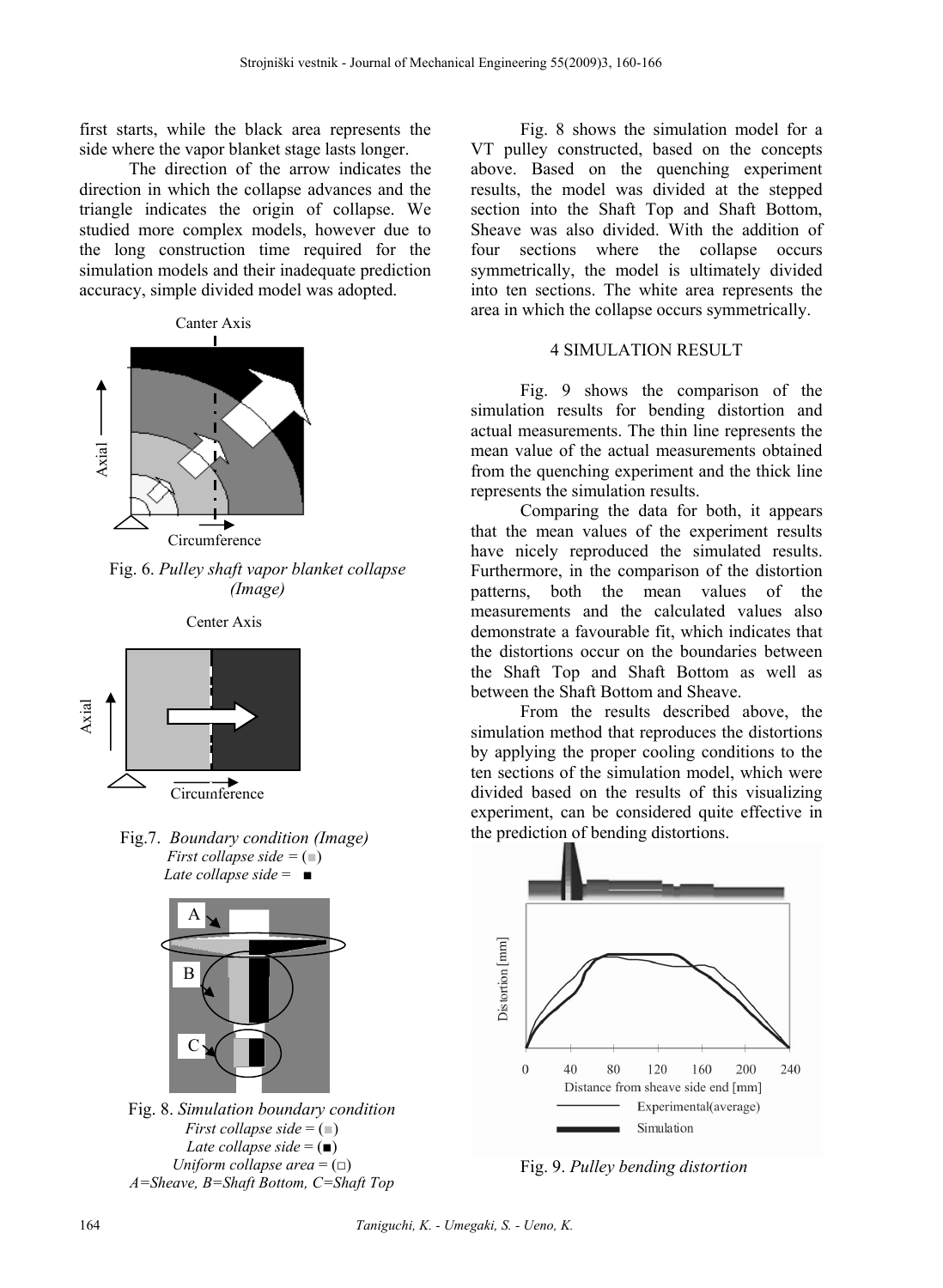## 5 APPLICATION TO THE PRODUCTION **PROCESS**

As described in the previous chapter, the CVT pulley quenching simulation made it possible to predict the amount of bending distortion by applying proper cooling conditions to each part of the FEM model and the proper characteristic temperature to the quenching oil.

This time, our intent was to optimize the quenching conditions by utilizing this simulation.

## **5.1 Quenching Conditions Studied**

The variable conditions in the quenching process are agitation, oil bath pressure, oil temperature, quenching temperature and oil type. When assuming an application to the production process using a continuous furnace, the oil temperature, quenching temperature and oil type cannot be changed during the continuous production. Therefore, agitation and oil bath pressure are the subjects of this study. We assumed that agitation affects the vapor blanket collapse and the oil bath pressure affects the transition from the boiling stage to the convection stage since the pressure affects the boiling temperature of the oil. With these assumptions in mind, the cooling model of this simulation was constructed. We referred to the report on the relationship between flow rate, oil bath pressure and changes in the cooling curves (5) for the construction of the cooling model.

Table 2 shows the six patterns of the quenching process studied in this simulation.

The agitation test conditions were provided in three levels (+20%, Base, -20%) since agitation is assumed to greatly affect the collapse of the vapor blanket. The pressure test conditions were provided in two levels (Base, -20%) since the effects of pressure on the distortion is assumed to be smaller, compared to that of agitation.

|  | Table 2. Quenching pattern |  |
|--|----------------------------|--|
|--|----------------------------|--|

|       | Agitation | Presser |
|-------|-----------|---------|
| No. 1 | $-20%$    | Base    |
| No. 2 | Base      | Base    |
| No. 3 | $+20%$    | Base    |
| No. 4 | $-20%$    | $-20%$  |
| No. 5 | Base      | $-20%$  |
| No. 6 | $+20%$    | $-20%$  |

#### **5.2 Simulation Results**

Fig. 10 shows the amount of distortions calculated under conditions No. 1 through No. 6.

From these simulation results, it can be assumed that enhancing agitation is effective in reducing distortions. The effects of quenching with a depressurized oil bath were not confirmed.



Fig. 10. *Simulation result*

#### **5.3 Preliminary Experiment Results**

A preliminary experiment was conducted, based on the above results from the quenching simulation. The conditions under which the experiment was conducted were No. 2, 3 and 6, those assumed to be effective in reducing the distortion.

Fig. 11 shows the comparison of the mean values for the measurements obtained from the experiment and the simulation results. Similar to the simulation results, the results under condition No. 3 show the smallest amount of distortion. According to the preliminary experiment results have nicely reproduced with the simulation results as far as the agitation is concerned, which is shown.



Fig. 11. *Experimental & Simulation result*